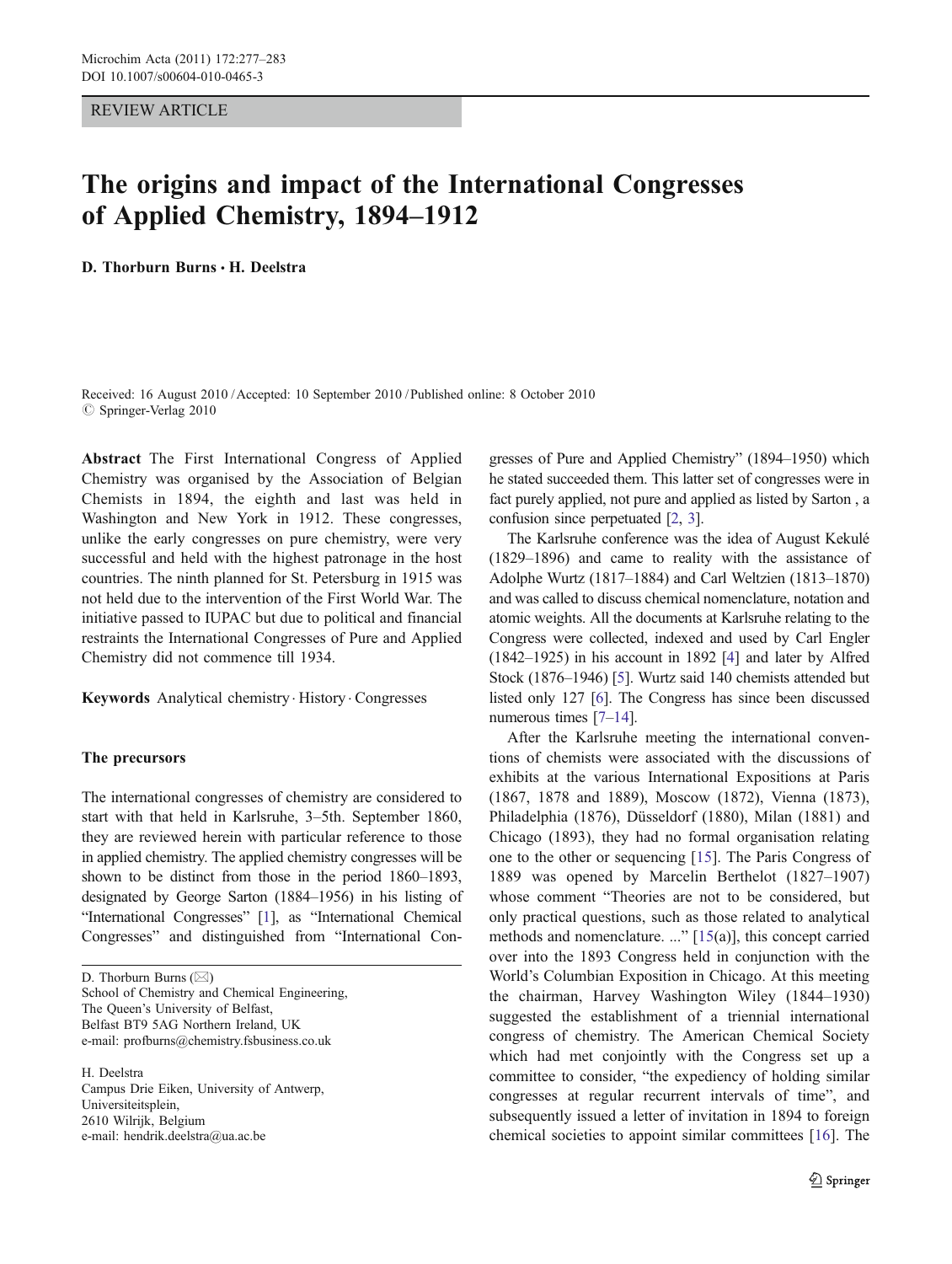<span id="page-1-0"></span>

Fig. 1 Portrait of François Sachs, the prime mover in the establishment of the International Congresses of Applied Chemistry

concept was conceived independently and acted upon, prior to the general letter from the American Chemical Society, by the Association of Belgian Chemists who had already proposed in 1891 an international congress for 1893, but postponed it to 1894 [\[17\]](#page-5-0). Thus it is clear that the International Congresses of Applied Chemistry did not, as suggested by Sarton [[1\]](#page-5-0) succeed the International Chemical Congresses but developed from the community need, focused upon in the Chicago Congress. The Applied Chemistry Congresses had a considerable influence on the rates and degrees of professionalisation of chemists in the various host countries [[18](#page-5-0)–[19\]](#page-5-0). The two types of Congress continued their independent and separate ways, as exemplified by Paris acting as host for the two types of Congress in 1900, as noted by U. Fell [[18\(](#page-5-0)a)]. The Congrès International de Chimie Pure organised in conjunction with the Universal Exhibition was not well supported, whilst the Deuxième Congrès international de chimie appliquée was most successful with 1500 delegates and generated much published material.

### CONGRÈS INTERNATIONAL

ne.

# CHIMIE APPLIQUÉE

ORGANISÉ PAR

l'Association belge des Chimistes

SOUS LE PATRONAGE DU GOUVERNEMENT BELGE

Bruxelles-Anvers, 4-11 Août 1894.

 $COMPTE - RENDU$ 

PAR

Fr. SACHS, secrétaire général (rue d'Allemagne, 68, Bruxelles.)



Imprimerie GUSTAVE DEPREZ, chaussée de Haecht, 88. 1894

Fig. 2 Title page of the Proceedings of the First International Congress of Applied Chemistry

#### The First International Congress on Applied Chemistry

The first International Congress on Applied Chemistry was held August 4–11, 1894, in Brussels and Antwerp, organised by the Association of Belgian Chemists [[17\]](#page-5-0). This most important initiative was taken by the very young Association, founded in 1887. The Association was founded by a small group of chemists from the beet sugar industry. In 1889 they were joined by chemists (mainly trained as pharmacists) concerned with food adulteration and falsification [[20,](#page-5-0) [21\]](#page-5-0) then by agricultural chemists. Finally in 1890 chemists from the fermentation industry became members [\[22](#page-5-0), [23](#page-5-0)].

Edouard Hanuise (1842–1913), the first President of the Association, at the General Assembly on 29 April 1891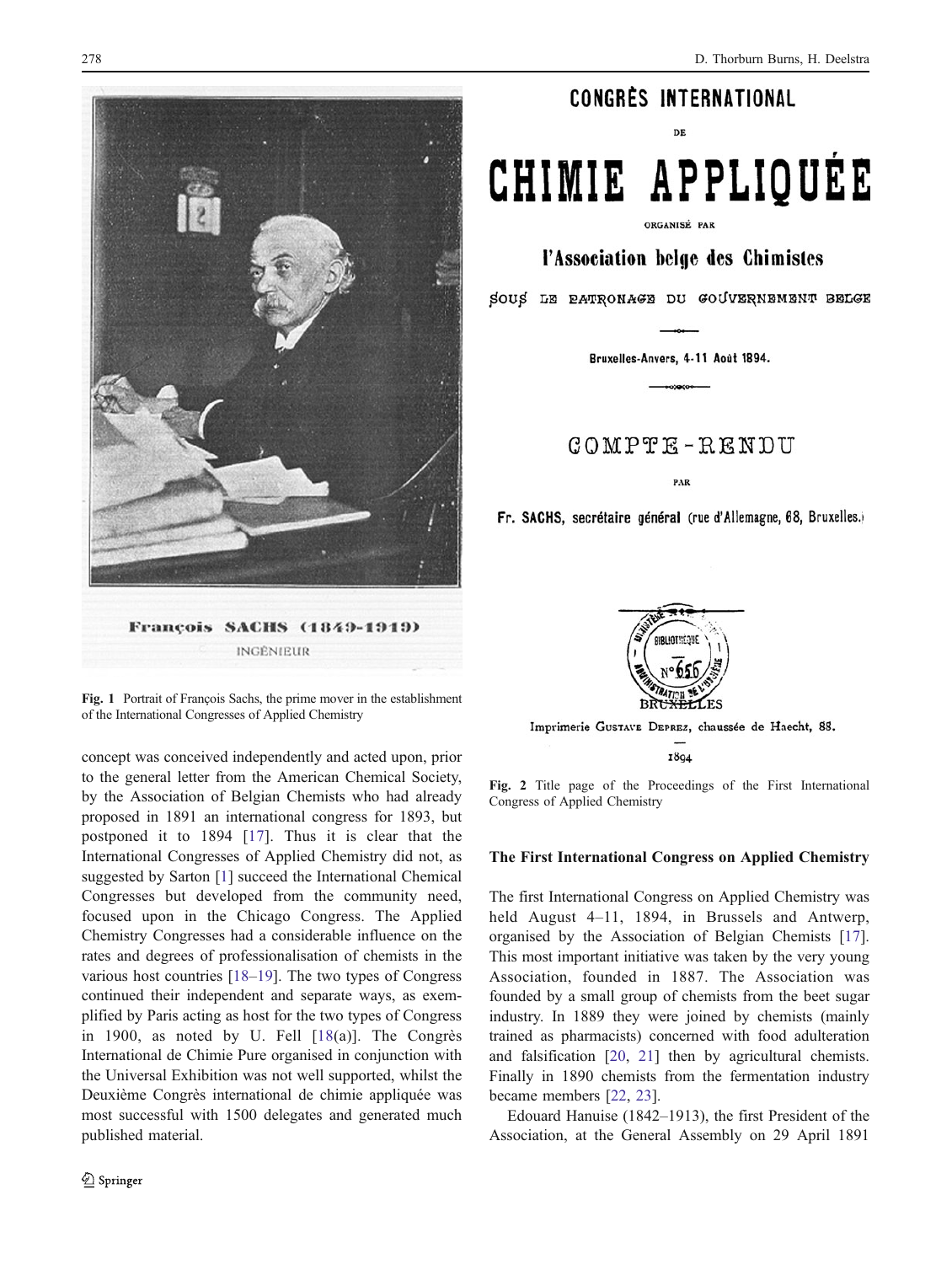informed the members that the board of management had discussed the possibility to organise an International Congress in Brussels [[24\]](#page-5-0). The idea came from François Sachs (1849–1919), the Association secretary, and Hanuise, both were members of the sugar section and had long term good relations with sugar chemists in most of the European sugar-producing countries (see Fig. [1\)](#page-1-0).

Sachs picked up the idea at the annual conference of the Austrian-Hungarian sugar chemists on September 1, 1890 when their chairman, Friedrich Strohmer (Director of the Experimental Station for the Beet-Sugar Industry, Vienna) expressed the wish that it would be useful to organise an international meeting for all sugar chemists in order to unify the methods of analysis used in the industry [\[25](#page-5-0)–[28](#page-5-0)]. At first, Hanuise and Sachs thought to restrict the subject areas of the proposed conference in Brussels to sugar- and agricultural chemistry. However, D. Van Bastelaer (1823– 1907), chairman of the food section opposed this proposal. Van Bastelaer had considerable experience of organising large conferences; he had earlier been President of a very successful sixth International Conference on Pharmacy in Brussels in 1885. He convinced the members of the Association that the conference should be organised by the Association itself, and that it should contain four sections, namely sugar, agricultural chemistry, food and biological chemistry [\[29](#page-5-0), [30\]](#page-5-0).

Sachs was the main driving force in the organisation of this first Congress, as he had multiple contacts with all the foreign Sugar Associations [\[31](#page-5-0)]. He came to an agreement with the French Sugar Association that the first Congress should be in Brussels in 1892 and that the second should be in Paris. He then stimulated all members of the Associations four sections to prepare for the event. Because the organisers realised that time was too short the Congress was postponed to 1893. All four sections had regular meetings, the main point on the agendas' being the discussion of the questions of international importance to be included within the programme. On August 29, 1892, the first circular of the "Congrès International des Chimistes" to be held in April 1893 was sent out, together with an attachment of 29 questions from the four sections [[32\]](#page-5-0).

Finally the conference was agreed to be held in 1894 in Brussels and Antwerp, because in that year an International Exhibition was to be held in Antwerp. Due to the International Exhibition it was much easier to attract subsidies and convince chemists from abroad to assist as well as to attend. The title became "Congrès International de Chimie Appliquée" and was confined to chemical aspects of sugar refining, agricultural chemistry, foodstuffs and biological chemistry. For most of the topics to be discussed position papers were prepared. A total of 31 reports, 18 from Belgium some from France, Germany and Austria and 1 each from the United States of America and

from Bulgaria. The conference was very successful and attracted 397 participants from 27 countries (see Fig. [2\)](#page-1-0).

At the closing ceremony in Antwerp, the conclusions of the discussions on all the questions posed in the four sections were discussed by all members of the conference in open session [[26\]](#page-5-0). Most of the resolutions were accepted, some partially accepted and adjourned to the next conference (e.g. control of food falsification, the effects of discharge of treated and untreated water into rivers). For some questions international committees were set up to prepare reports for the next congress (e.g. calibration of chemical instruments, assimilation of phosphates by plants in different types of soil). Finally, it was decided that the second conference on applied chemistry be held in 1896 in Paris.

#### The Second International Congress on Applied **Chemistry**

The second international congress on applied chemistry was organised by the Association of chemists of the Sugar and Distillery Industries of France and the Colonies [\[33](#page-6-0)] and held in Paris, 27 July to 8 August 1896. Léon Lindet (1857–1927) was chairman and François Dupont (1841– 1911) secretary general of the organising committee. Both were members of the French Sugar Association. The conference was placed under the patronage of the French Government and chaired by Pierre Eugène Marcelin Berthelot (1823–1907), the permanent secretary of the French Academy of Sciences and honorary chairman of the Sorbonne.

The main aims of the congress were to unify analytical methods, produce an agreement for the repression of the falsification of foods and agree procedures for dealing with waste waters from cities and industries.

The areas of applied chemistry were at the first extended to nine sections, in addition to the four sections of the first conference new sections were added, calibration of precision instruments, chemical industries, photography, mining and metallurgical industries. Electrochemistry was added as a tenth section and just before the start of the congress, an eleventh mixed section was added on waste-water treatment. The most successful congress attracted 1500 participants. The 500 or so questions introduced were discussed in the 60 sessions [[34](#page-6-0)].

The opening address by M. Berthelot was quite remarkable; first he made it clear that the conference was focussed on applied chemistry. He said, "You, [messieurs] gentlemen, you are the specialists in the applied chemistry", he stressed however that, "pure chemistry is an essential base for applied chemistry" and went on to say, "in chemistry, theory and practice are bound to each other by indissoluble ties" [[35\]](#page-6-0).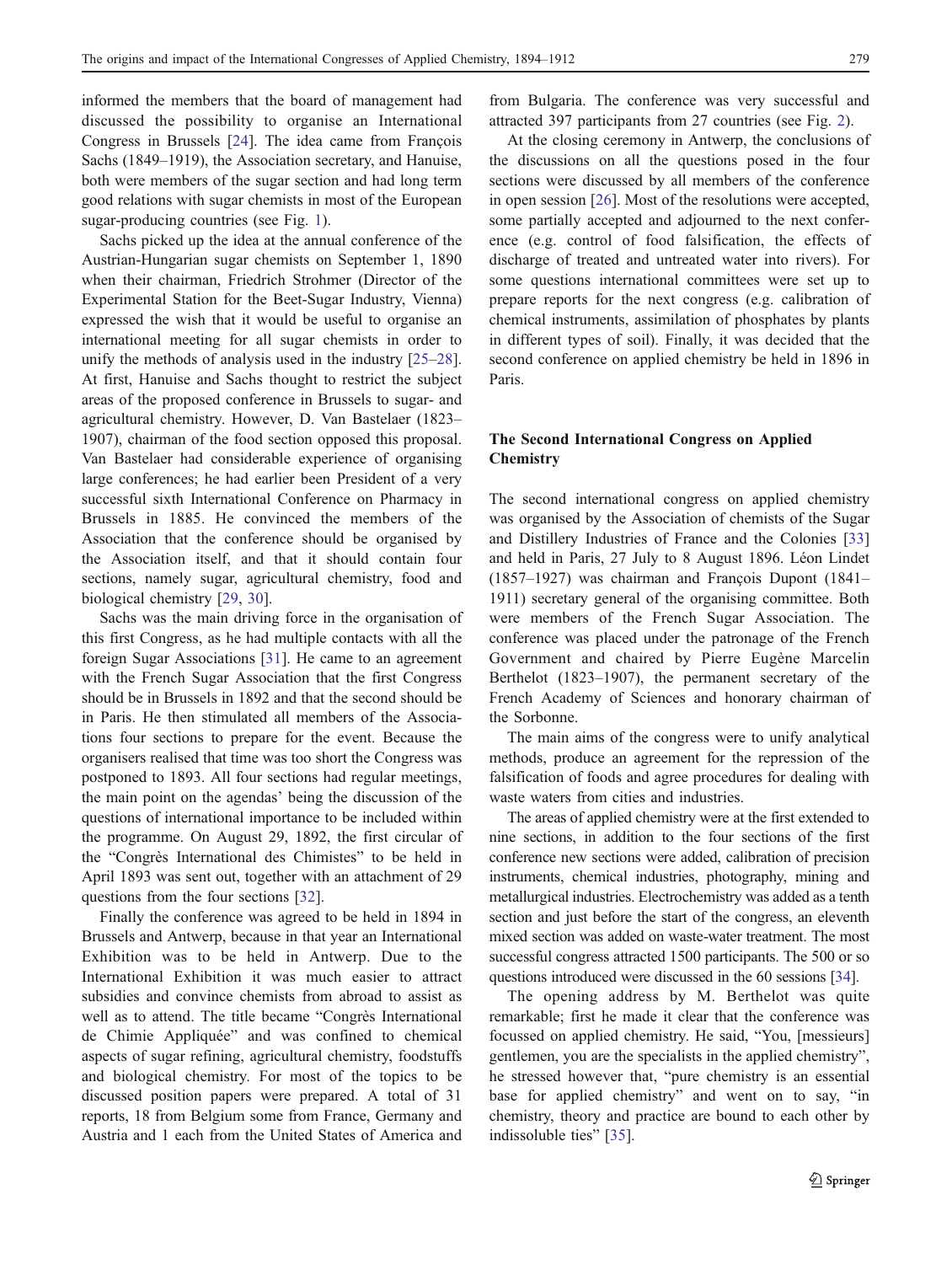The proceedings of the congress make up five volumes, each of about 500 pages [[33\]](#page-6-0). In the resolutions agreed are clear links to the first conference, the creation of several international committees to prepare reports on clearly specified topics in order to continue or to finalise the debates in the next conference. In the analytical section, specific committees were established to order to make propositions on the calibration of different instruments, for example "the saccharimetric scale".

#### The Third to the Eighth International Congresses on Applied Chemistry

The third congress was held in Vienna, 28 July to 2 August 1898. The secretary general of the organising committee was F. Strohmer, director of the Austrian-Hungarian Sugar Association. The congress was divided into ten sections. A new section was that on the teaching of applied chemistry and professional affairs. The aims of the congress were as before: discussions on important problems in applied chemistry, unification of methods of analysis and the teaching of applied chemistry [\[36](#page-6-0)]. All the chemical laboratories in Vienna were made open to delegates; descriptions were given in Munroe's detailed report to the American Chemical Society [\[37](#page-6-0)].

The fourth congress was held, once again, in Paris from 23 to 31 July, 1900, during the period of the International Exhibition in Paris. The congress was attended by more than 1800 delegates. The programme was very similar to the ten sections conference of 1896. During the congress two important permanent commissions were established. The first was tasked with the realisation of the resolutions agreed at each congress and was made up of the Presidents of each congress. The second was to deal with analytical matters. This commission, under the presidency of Dr. G. F. Lunge (1839–1923) of Zurich, contained at least two experts from each country. Their task was to prepare documents about the conclusions from each congress and present the consensus views to the next congress [\[38](#page-6-0), [39\]](#page-6-0). The main content and the social programme were documented by Wiley [[40\]](#page-6-0).

The fifth congress was held in Berlin, 2 to 8 June, 1903. In the invitation to attend it was made clear that the Berlin Congress would be organised as for the previous congresses. 2533 chemists from 38 different countries attended, about 500 papers were presented spread over eleven sections [\[41](#page-6-0)–[43\]](#page-6-0). Innovations were the introduction of plenary lectures, including those given by E. Solvay (1838– 1922), F. Moissan (1852–1927), W. Crooks (1832–1919), J Van't Hoff (1852–1911), and a broadening of the organisational base from one society only. The Berlin congress was co-organised by the "Verein Deutscher Zucker Chemiker",

"Deutsche Bunsengesellschaft für Angewandte Chemie" and the "Verein Deutscher Chemiker". During the congress on June 4, C. T. Liebermann (1842–1914), the chairman of the "Deutsche Chemische Gesellschaft", invited the participants to honour W. Ramsey (1852–1916) and F. Moissan for their researches by the award of the first "Hofmann Medal" [\[43](#page-6-0)].

The sixth congress was in Rome, 26 April to 3 May, 1906. The invitation to attend noted that the first conference in this series was in Brussels in 1894 but incorrectly gave that it was at the initiative of the Belgian Association of Sugar Chemists. The conference was divided into 11 sections, 658 papers were presented and the total attending was 2375 [[44,](#page-6-0) [45](#page-6-0)]. The excellent working of the International Committee on Analyses, established at the Paris congress of 1900 is demonstrated by the lengthy report presented to the congress by G. Lunge [[46,](#page-6-0) [47](#page-6-0)]. The organisation of this congress was very complex due to the structure of chemistry in Italy at the time; its success was a major step in the professionalisation of chemistry in Italy  $[18(b)].$  $[18(b)].$ 

The seventh congress was in London 27 May to 2 June 1909. The proceedings ran to 19 volumes [\[48](#page-6-0)]. The attendance was 4100, 958 papers were presented in 11 sections and 6 subsections, as follows:

I. Analytical chemistry, II. Inorganic chemistry and allied industries, IIIa. Mining and metallurgy, IIIb. Explosives, IVa1. Organic chemistry and related industries, IVa2. Physiological chemistry and pharmacology, IVb. Colouring matters and their application, V. Industry and chemistry of sugar, VIa. Starch Industry, VIb. Fermentation, VII Agricultural chemistry, VIIIa Hygiene and medicinal chemistry, VIIIb. Pharmaceutical chemistry, VIIIc Bromatology, IX. Photo-chemistry. Photography, X. Electrochemistry. Physical chemistry, XI. Law, political economy, and legislation affecting the chemical industry.

As in 1906, the International Committee on Analyses produced its report for the congress [\[49](#page-6-0)]. The report by the Explosives Section "The rise and progress of the British explosives industry" [[50\]](#page-6-0) presaged the times to come and the demise of the series. Detailed reports of the proceedings and the social events are available [\[51](#page-6-0), [52](#page-6-0)].

Each congress became larger than the one before. The eighth congress, 1912, in Washington and New York, 4–13 September, attracted nearly 4500 participants with subjects for discussion divided in 23 sections, as follows:

I. Analytical Chemistry, II. Inorganic Chemistry, IIIa. Metallurgy and mining, IIIb Explosives, IIIc Silicate Industries, IV. Organic chemistry, IVa Coal tar colors and dyestuffs, Va. Industry and chemistry of sugar, Vb. India rubber and other plastics, Vc. Fuels and asphalt, Vd.Fats, fatty oils and soaps, Ve. Paints, drying oils and varnishes, VIa. Starch, cellulose and paper, VIb. Fermentation, VII.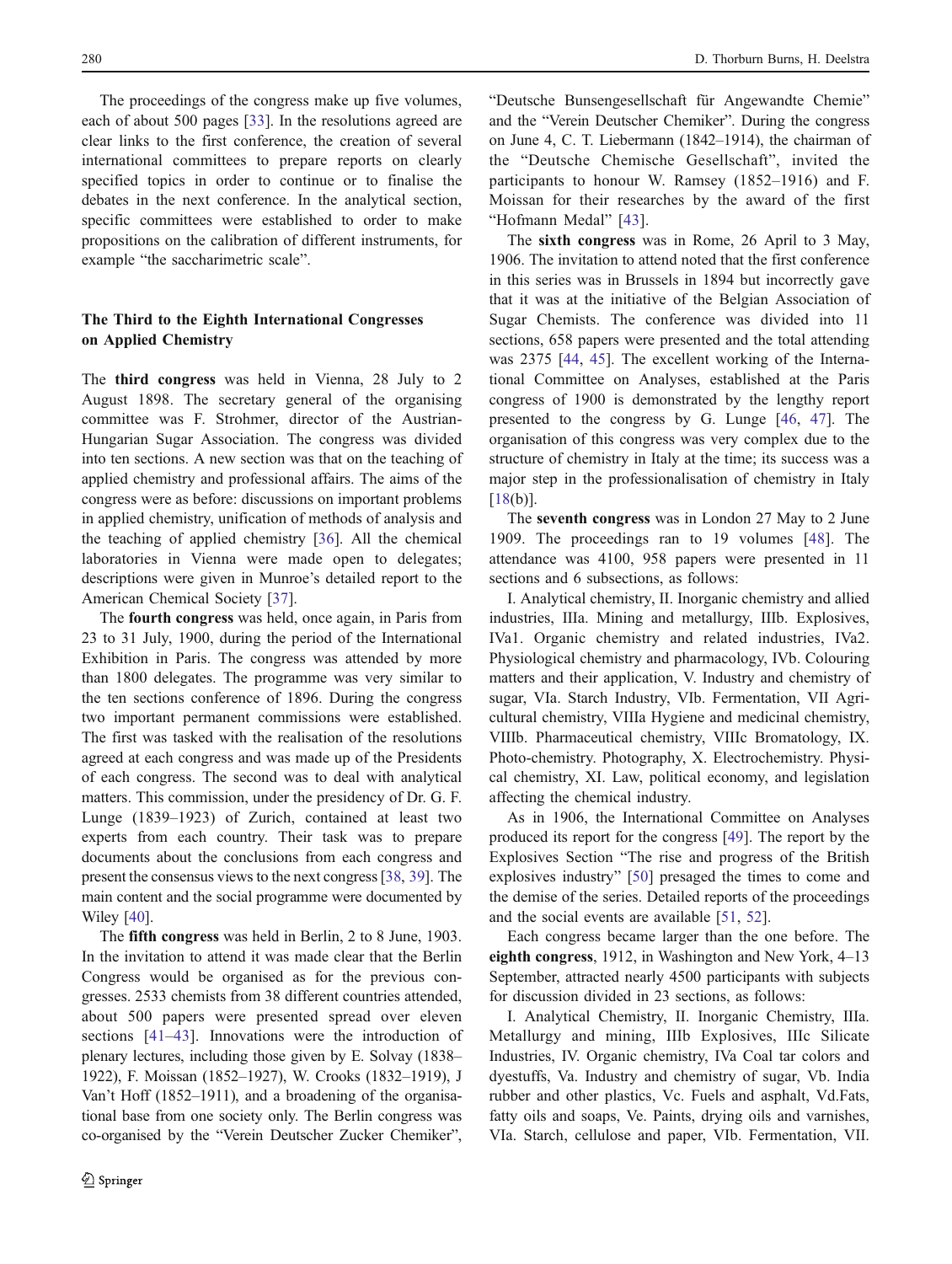Agricultural chemistry, VIIIa. Hygiene, VIIIb. Pharmaceutical chemistry, VIIIc. Bromatology, VIIId. Biochemistry, including pharmacology, IX. Photochemistry, Xa. Electrochemistry, Xb. Physical chemistry, XIa. Law and legislation affecting the chemical industry, XIb. Political economy and the conservation of natural resources.

The proceedings increased to 29 volumes [\[53](#page-6-0)]. The next congress was planned for 1915 in St. Petersburg (Russia), but World War I intervened. The extensive report by the International Committee on Analysis was given for the second time by Lindet [\[54](#page-6-0)]. In addition to the lectures and social programme an extensive tour of various industries was provided [[55,](#page-6-0) [56\]](#page-6-0). The Eighth Congress was regarded at the time as a great success with "the most brilliant assemblage of men eminent in pure and applied chemistry ever brought together on this continent and a worthy successor of the preceding Congresses" [\[57](#page-6-0)]. The article falsely claimed that the first Congress of Applied Chemistry, held in Brussels in 1894, was the outcome of the suggestion by Harvey W. Wiley. As explained earlier the time lines show that the Association of Belgian Chemists acted independently and indeed prior to the suggestion made by Wiley.

Despite the praise, after due reflection and discussions with friends, Bernard Conrad Hesse (1869–1934) gave a critique of the eighth and aspects of the seventh, aimed to assist the organisers of the ninth Congress planned for 1915 in St. Petersburg, but this was never held due to the intervention of World War 1 [\[58](#page-6-0)]. Interestingly the Belgian Association of Chemists had expressed similar criticism after the fourth congress in Paris, 1900. The other conferences mentioned by Sarton [\[1](#page-5-0)] of 1934 and 1938,were not in the sequence of Congresses of Applied Chemistry but of Congresses of Pure and Applied Chemistry organised by the International Union of Pure and Applied Chemistry, created in 1919 [\[59](#page-6-0)] in association with the General Assemblies. That listed as New York & Washington 1950 presumably refers to that held in New York in 1951.

#### Belgian criticism about the organisation of International Congresses On Applied Chemistry

After the IV<sup>th</sup> Congress in Paris, the Belgian Association of Chemists came to the opinion that this conference had been in several aspects chaotic and had deviated from the original ideas for such congresses. Their main criticisms were, too many questions were treated by each section (as many as 200), no preliminary reports had been made available and that insufficient time was available for discussion at a fundamental level. They also noted that the questions designed for the various International Committees were not dealt with because they had never met and that there was no feedback from the publishing of papers and

reports in the journals of the national chemical societies. The most intense criticism concerned that various resolutions put forward and adopted related exclusively to France.

These criticisms were first expressed at a General Meeting of the Belgian Association of Chemists held on 7 June, 1900 [\[60](#page-6-0)]. Following discussion three motions were adopted:

- 1. Only important topics of international importance should be selected by the Organising Committee, after approval of concerned national societies or other appropriate institutions. Reports on the questions to be discussed should be sent to participants prior to the congress.
- 2. Questions relating only to one country should not be accepted. All other such communications should be avoided, if treated they should not be subject to a vote.
- 3. Key lectures should be organised on research topics and important new discoveries.

These motions were confirmed at the General Assembly of the Association 25 January, 1903 [[61\]](#page-6-0), however a little too late for the organisation of the fifth Congress in Berlin.

After the very successful Congress in Berlin there was still some dissatisfaction about the organisation of International Congresses. In order to prepare very seriously for the next Congress due to held in 1906 in Rome, the Belgian chemists decided to organise a national conference in 1905, in Liège [\[62](#page-6-0)].They hoped by preparing by preliminary discussions at national level, on for example the list of questions prepared by the International Committee on Analysis, to obtain more conclusive results in Rome. The conference took place 27 to 30 July, although a Belgian meeting many other national societies sent delegates including E. Paternò di Sessa (1847–1911), the President for the 6th Congress in Rome [[63\]](#page-6-0).

#### The aftermath

As noted the ninth Congress, that planned for 1915 for St. Petersburg did not take place. After its foundation the initiative passed to IUPAC, however due to political and financial constraints the International Congresses of Pure and Applied Chemistry did not commence till 1934. The loss of the International Congresses of Applied Chemistry was noted in 1927 and the Union criticised for its 15 year delay and lack of action "in bringing the chemists of the world together in a congress organised along democratic lines and devoted to science" [[64\]](#page-6-0).

#### Conclusions

Despite what has been stated there was no formal link between the 10 chemical congresses held 1860 to 1893 and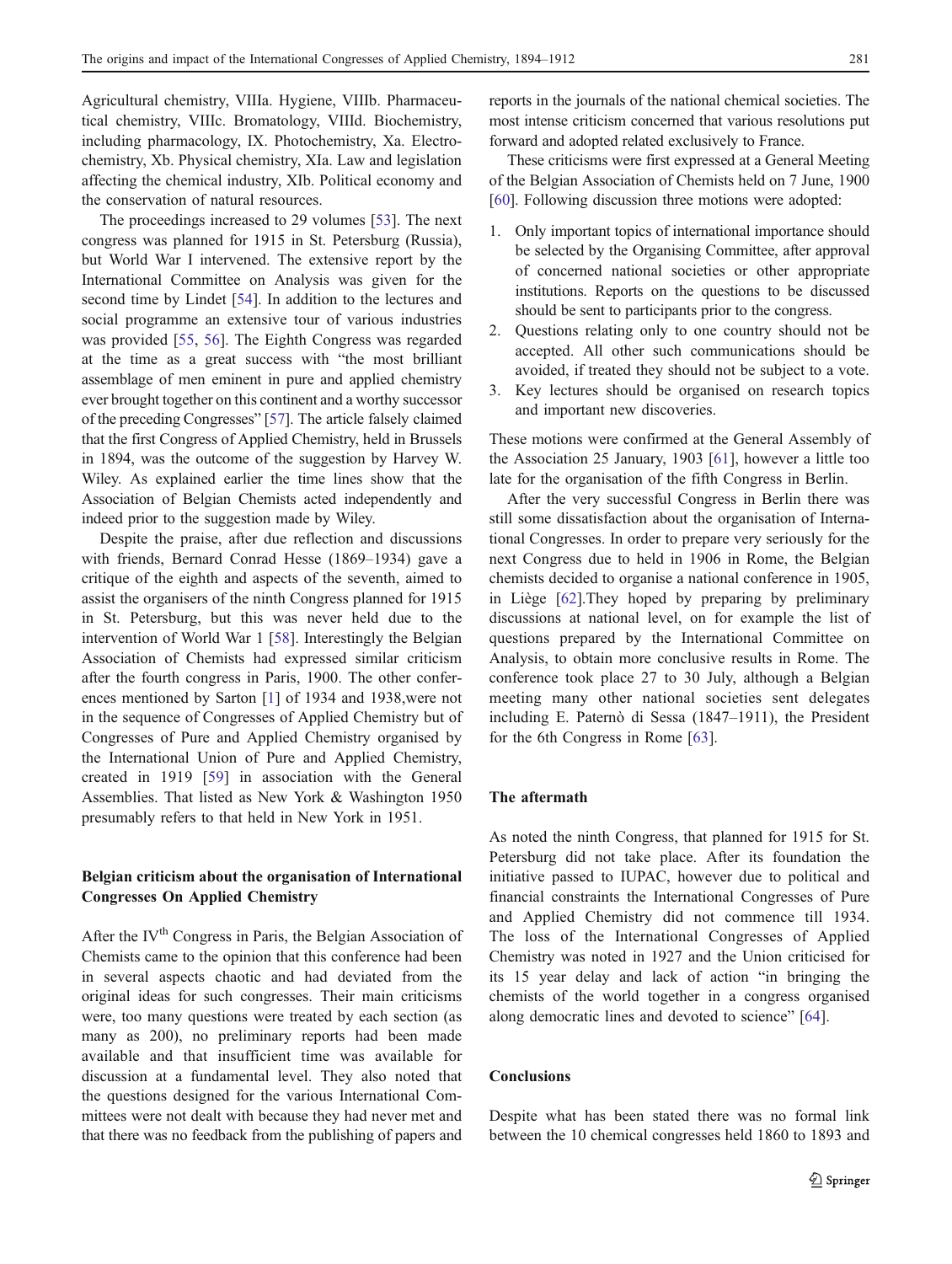the 8 International Congresses on Applied Chemistry, 1894–1912. This latter series was, without doubt, initiated by the Belgian Association of Chemists. As the initiators the Belgian Association worked after the fourth Congress to try to optimise the organisation of the Congresses, because of the enormous work involved was not in proportion to the results obtained. They were all held with the highest level of patronage available in the host countries and had profound impacts on the internationalisation and professionalization of chemistry.

Acknowledgements This research was carried out as part of the programme of the Study Group History of Analytical Chemistry in Europe of the Division of Analytical Chemistry [\(http://dac-euchems.org/](http://dac-euchems.org/)) of the European Association for Chemical and Molecular Sciences. It is a more detailed account of material presented at EUROANALYSIS XIV, Antwerp, 2007 [[65](#page-6-0)].

#### References

- 1. Sarton G (1952) A guide to the history of science: a first guide for the study of the history of science: with introductory essays on science and tradition. Chronica Botanica Co, Waltham, Mass, USA, pp 290–302
- 2. Ruske W (1967) 100 Jahre Deutsche Chemische Gesellschaft. Verlag Chemie, Weinheim, pp 120–121
- 3. Strube I, Stolz R, Remane H (1988) Geschichte der Chemie. Deutscher Verlag der Wissenschaften, Berlin, p 111
- 4. Engler C (1892) Festgabe Zum Jubiläum der vierzigjährigen Regierung Seiner Königlichen Hoheit des Grossherzogs Friedrich von Baden. Karlsruhe
- 5. Stock A (1993) Der internationale Chemiker-Kongress Karlsruhe 3–5 September 1860 vor und hinter den Kulissen. Verlag Chemie, Berlin
- 6. Anschütz R (1929) August Kekulé. 2 vols. Verlag Chemie, Berlin. Vol 1, pp. 183–209 and 671–691. English translation of Wurtz, Karlsruhe Compte Rendue, by Greenberg J and Clark W in Nye MJ (1984) The Question of the Atom: from the Karlsruhe Congress to the First Solvay Conference, 1860–1911: a compilation of primary sources. Tomash Publishers, Los Angeles, 5–28 and 633–650 (original French text)
- 7. Meyer E (1911) Die Karlsruher Chemiker-Versammlung. J Prakt Chemie 83:182–189
- 8. deMilt C (1948) Carl Weltzien and the Congress at Karlsruhe. Chymia 1:153–169
- 9. deMilt C (1951) The Congress at Karlsruhe. J Chem Ed 28:421–425
- 10. Green JHS (1960) The Conference at Karlsruhe, 1860, and the development of chemical theory. Proc Chem Soc, pp 320–322
- 11. Ihde AJ (1961) The Karlsruhe Congress: a centennial retrospect. J Chem Ed 38:83–86
- 12. Hartley H (1966) Stanislao Cannizzaro, F.R.S. (1826–1910) and the first International Chemical Conference at Karlsruhe in 1860. Notes Rec R Soc Lond 21:56–63
- 13. Bensaude-Vincent B (1990) Karlsruhe, septembre 1860: l'atome en congrès. Rel Int 62:149–169
- 14. Laing M (1995) The Karlsruhe Congress, 1860. J Chem Ed 32:151–153
- 15. Baskerville C (1910) International Congresses. Science 33:652– 659. (a) p. 632
- 16. Clarke FW, Munroe CE, Carrington Bolton H, Hart E, Atwater WO (1894) Letter to foreign chemical societies. Science 16:880–881
- <span id="page-5-0"></span>282 D. Thorburn Burns, H. Deelstra
	- 17. Deelstra H, Fuks R (1995) La Belgique organise en 1894 le premier congrès international de chimie appliquée. Chim Nouv 13:1443–1447
	- 18. Knight D, Kragh H (eds) (1998) The Making of the Chemist: the Social History of Chemistry in Europe, 1789–1914. Cambridge University Press, Cambridge; (a) Fell U. The Chemistry Profession in France, pp 35–36; (b) Cerruti L, Torracca E. Development of chemistry in Italy, 1840–1910, pp 155–157
	- 19. Nielsen AK, Štrbáňová S (eds) (2008) Creating networks in chemistry: the founding and early history of chemical societies in Europe, RSC Publishing, Cambridge. In particular see Chapter 2, Van Tiggelen B, Deelstra H, Belgium: From Industry to Academia: the Belgian Chemical Society, pp 28–32
	- 20. Deelstra H, Joos P (1999) La contribution des pharmaciens au développement de l'Association Belge des Chimistes (1887– 1906). Chim Nouv 17:3003–3006
	- 21. Deelstra H (2000) Contribution of the Belgian Society of Chemists towards food chemistry. Actualité Chim 11:45–46
	- 22. Deelstra H, Fuks R (1998) La réorganisation fondamentale de l' Association Belge des Chimistes. Chim Nouv 16:1971– 1977
	- 23. Deelstra H, Van Tiggelen B (2004) 1904: "L' Association belge des chimistes" devient la "Société chimique de Belgique". Chim Nouv 22:112–114
	- 24. Deelstra H, Van Tiggelen B (2003) Edouard Hanuise: Présidentfondateur de l'Association des chimistes en Belgique. Chim Nouv 22:21–23
	- 25. Anon (1891) Report of the meeting Vienne, 1 September 1890: l'Analyse des sucres en Austriche -Hongrie. Bull Assoc Belg Chim 5:53–58
	- 26. Sachs F (1894) Congrès international de chimie appliquée, Bruxelles-Anvers, 4–11 août 1894. G. Duprez, Bruxelles
	- 27. Sachs F (1891) Proposition d'organiser un congrès international des chimistes. Bull Assoc Belg Chim 5:230–233
	- 28. Sachs F (1892) Sur la création d'un Congrès International des Chimistes. Address to the Congress of the Association of the Sugar Industry of France, Valenciennes on March 26th 1892. Bull Assoc Belg Chim 6:39–44
	- 29. Anon (1892) Excerpt of minutes of the meeting of the management board of October 21, 1891. Bull Assoc Belg Chim 5:253–258, It is also important to note the remarks of Professor M. Delacre (1862–1938) at a meeting of the food chemists February 20, 1892, in the discussion of the invitation letter sent by the Association to chemical societies in all countries, "qu'il soit bien spécifié que c'est un congrès des chimistes et non pas un Congrès de Chimie, car certains members pourraient quelquefois penser qu'on y discutera des questions de chimie pure!". This decision was taken after an intense discussion at a meeting of the board of management on October 21, 1891
	- 30. Delacre M (1892) Désignation des sociéties belges et étrangers que l'on pourrait inviter à prendre part aux travaux du congrès. Bull Assoc Belg Chim 5:364, M. Delacre (1862–1938) was the only Belgian member at the Geneva conference, April 19–20, 1892, often called the International Commission for the Reform of Chemical Nomenclature. D. Van Bastelaer (1823–1907), a pharmacist, member of the Belgian Royal Academy of Medicine, was the chairman of the 6th International Conference on Pharmacy, held in Brussels August 31 to September 5, 1885. As noted earlier [20], the pharmacists played a key role in the first two decades of the Association of Belgian Chemists. This decision was taken after an intense discussion at a meeting of the board of management on October 21, 1891
	- 31. Deelstra H, Péters M (2009) Les deux premiers Secrétaires Généraux de la Société Chimique de Belgique. Chim Nouv 27:11–15
	- 32. Anon (1892) Programme du Congrès des Chimistes. Bull Assoc Belg Chim 6:84–88